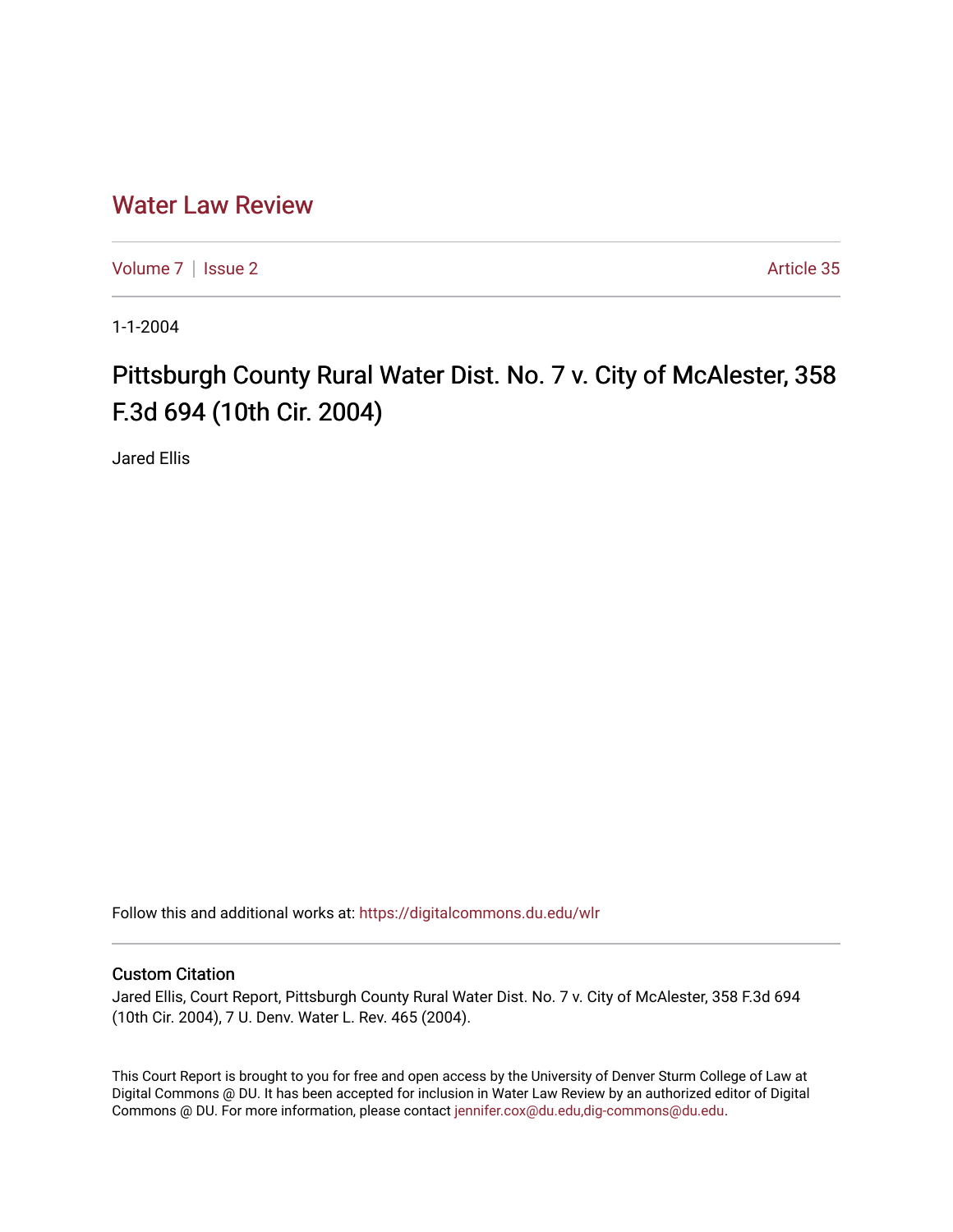remanded to the district court for re-sentencing.

*Dara Lum*

## TENTH CIRCUIT

Pittsburgh County Rural Water Dist. No. 7 v. City of McAlester, *358* F.3d 694 (10th Cir. 2004) (holding that federal law preempts state or local statutes that deprive a water district of the right to provide water to customers within the district so long as the water district is indebted to the federal government under 7 U.S.C. § 1926 and provides water service to customers of the district).

Pittsburgh County Rural Water District No. 7 ("District") sued the City of McAlester ("McAlester"), a competing water provider, and additional entities in the United States District Court for the Eastern District of Oklahoma. The District alleged that McAlester violated its rights under 42 U.S.C. § 1983 by restricting its ability to provide water to customers within a protected area designated by 7 U.S.C. § 1926 and that McAlester violated federal and state antitrust law by refusing to sell water to the District. The District requested a declaratory judgment regarding McAlester's ability to market water in the District's territory, and injunctions requiring McAlester to continue selling water to the District. The district court granted McAlester summary judgment on some of the District's claims, dismissed the remaining claims under section 1926, and dismissed both the District's federal and state antitrust claims. The United States Court of Appeals for the Tenth Circuit held section 1926 could protect the District's rights, and remanded the case to the district court for determination. The court also held that section 1926 did not entitle the District to an injunction requiring McAlester to sell the District water, and dismissed the District's claim that McAlester violated antitrust laws because the District failed to prove McAlester acted as a monopolist.

The District is an Oklahoma water association incorporated by the Pittsburgh County Commissioners to provide water for rural residents. An amendment to section 1926 authorized the Farmers Home Administration ("FMHA") to loan money to water associations so that they could assist with water development, use and conservation allowed the District to finance its actions. Section 1926 prohibits outside entities from limiting the area serviced by indebted water districts either by inclusion of the serviced area within another provider's service area, or by granting a franchise for service in the area served by the indebted district. The District borrowed money from FMHA in 1967 and remained indebted until 1989. The District again borrowed money from FMHA in 1994. The District serviced areas both within and outside the borders of McAlester.

Following the District's first federal suit against McAlester, the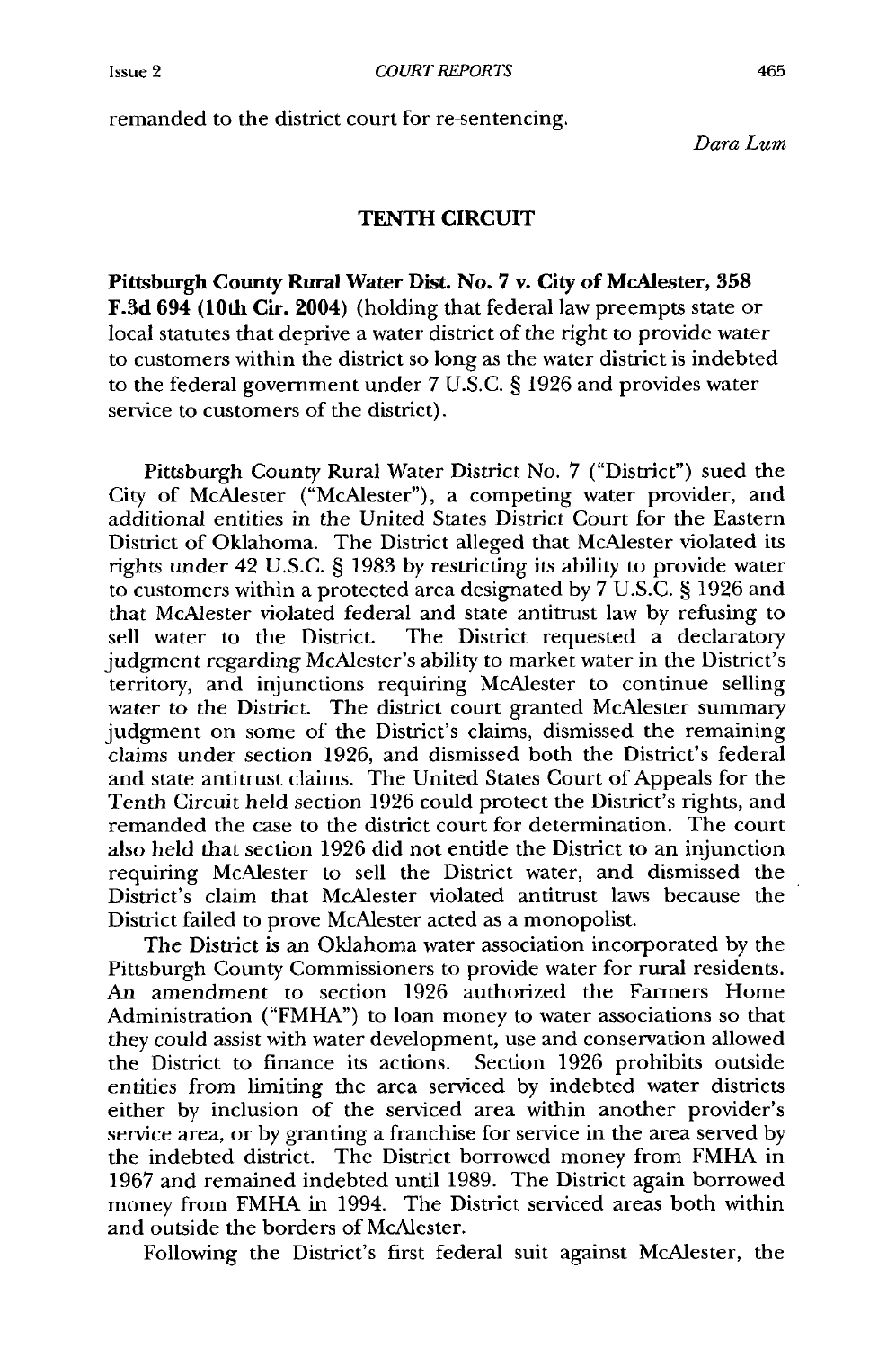Pittsburgh County Board of Commissioners ("Board") ordered the District's deannexation, releasing lands served by the District within McAlester. In June 1998, the McAlester City Council terminated water sales to the District. The District appealed the deannexation decision to a state district court that dismissed the appeal on the grounds that the District had insufficiently served the Board. On appeal, the Oklahoma Court of Civil Appeals held that the state district court lacked jurisdiction to rule on the issue since the deannexation decision was a function of the legislature. On rehearing, the Court of Civil Appeals reversed its earlier decision, holding that the state district court properly exercised jurisdiction, and that the Board decision bound the District even if the Board erred in applying federal law.

In the federal action, the district court held that the District lost its protections under section 1926 when it paid off its debt. Thus, the only viable claims arose after the District borrowed money in 1994. The district court also held that the District lacked protection under section 1926 because the supply lines in place were insufficient to make service available to areas within the McAlester city limits. The court reversed, holding that payment of debt did not remove protections under section 1926 and that the district court improperly failed to consider the District's ability to rapidly improve service. The court remanded the case to a different judge for the Eastern District of Oklahoma.

The District filed an amended complaint, the subject of the instant case. On remand, the district court granted summary judgment for McAlester on the District's claims that McAlester violated section 1926, state and federal antitrust law. The statute of limitations barred all claims regarding customers served between July 1967 and February 1989. The District lacked rights to provide water to properties on which it began providing service prior to 1994 because the District paid off its federal loan. Because the District served the properties prior to obtaining its 1994 FMHA loan, it lacked protection under section 1926. The Rooker-Feldman doctrine and the district court's lack of subject matter jurisdiction barred the District's claims involving McAlester's sales to the deannexed area. Finally, the district court found section 1926 did not prohibit local governments from altering the borders of water districts.

On appeal, the court reversed the district court's finding that the Rooker-Feldman doctrine divested the federal court of jurisdiction. The Rooker-Feldman doctrine prevents a party from appealing a decision by a state supreme court to federal court, barring two claims: those actually decided by a state court, and those decisions intertwined with the decision of a state court. Because the District's claims and remedies resulted from McAlester's decision to sell water to the District's customers, McAlester's termination of its contract to sell water to the District, and deannexation, and because the decision by the state court did not cause the injury which the District sought relief for in the federal court action, the Rooker-Feldman doctrine did not bar the District's claims.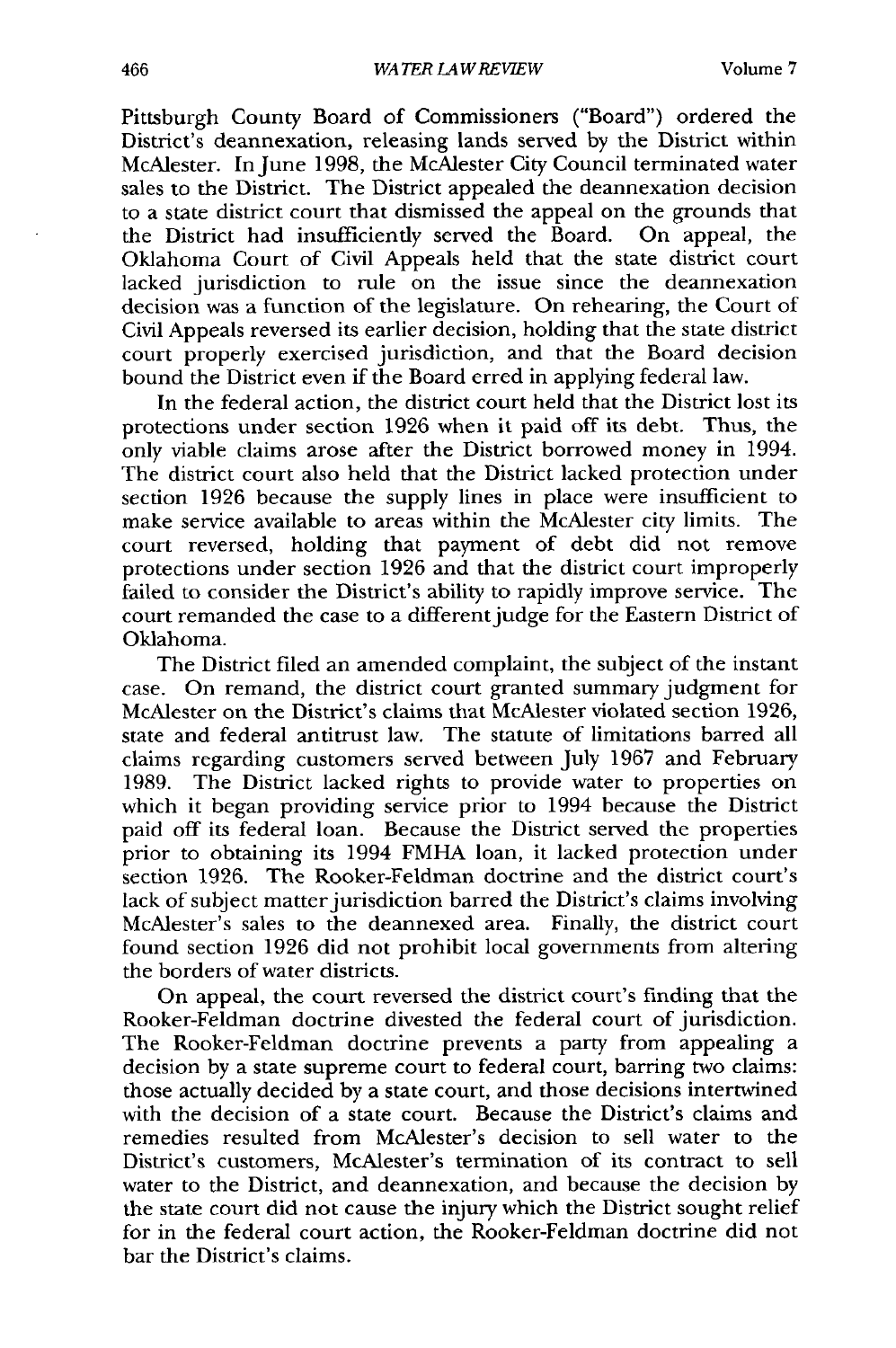The court held that the district court possessed subject matter jurisdiction. Issue preclusion did not bar the federal court case because the state courts did not rule on section 1983 and federal antitrust law claims. Claim preclusion did not prevent the district court's exercise of jurisdiction because the Board could not decide all of the issues in the District's lawsuit due to the Board's limited jurisdiction and the narrow scope of the deannexation proceeding.

The court decided that under the Full Faith and Credit Act, the federal court on remand had to abide by the decision of the state court of appeals making the annexation decision binding. However, the Full Faith and Credit Act did not bar other claims for relief.

The court held that the statute of limitations barred all section 1983 claims arising before May 1995 because claims under section 1983 were personal injury claims. The court reversed the district court and held that the District had a right to serve water to customers even if McAlester began serving them prior to the loan date. The district court decision conflicted with prior case law requiring a district to meet a two-prong test for protection: proving it received a loan from the federal government, and provided water service.

The court then used the two-prong test to determine whether the District possessed rights under section 1926. For the District's rights claims after the 1994 loan, and prior to deannexation, the court found that under the first prong of the test, the District had been indebted to the federal government since 1994. However, under the second prong, the district court only looked at the District's current service capabilities and not at whether the District had sufficient capability to provide service in a reasonable amount of time following a request. Therefore, the court remanded the case to the district court to determine whether the District could make service available in a reasonable amount of time.

On the merits of the District's challenges under section 1926, the Tenth Circuit held that section 1926 allowed states to adjust the boundaries of water districts. However, the court adopted a broad construction of section 1926, resolving doubts in favor of indebted parties. Under this interpretation, federal law preempted any local or state policy that deprived a rural water association of territory protected under section 1926. If, on remand, the district court found that the District's territories were protected by section 1926, McAlester's sale of water to customers in the deannexed area would violate section 1926.

The court rejected McAlester's argument that such a broad construction would violate the spending clause of the United States Constitution. Oklahoma could make an informed choice about whether to accept or refuse the money because the money was a loan with clearly stated conditions. Further, because courts had construed it broadly, the state was on notice when it approved borrowing funds.

McAlester also alleged a taking from application of section 1926 protections to customers served by McAlester prior to the 1994 loan